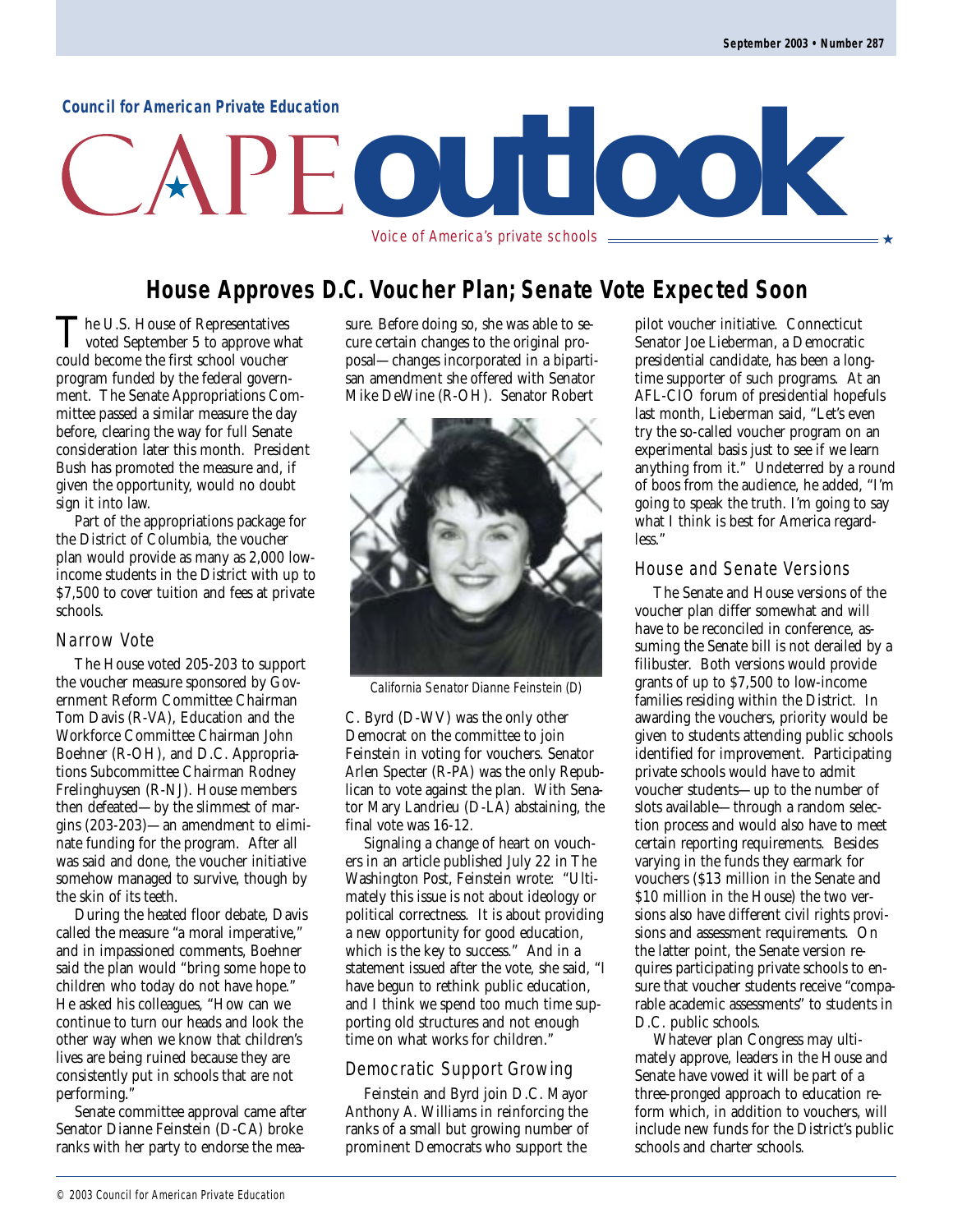## CAPE

**CAPE** member organizations: American Montessori Society

Association Montessori International–USA

Association of Christian Schools International

Association of Waldorf Schools of N.A.

Christian Schools International

Evangelical Lutheran Church in America

Friends Council on Education

Lutheran Church–Missouri Synod

National Association of Episcopal Schools

National Association of Independent Schools

National Catholic Educational Association

National Christian School Association

Seventh-day Adventist Board of Education

Solomon Schechter Day School Association

Southern Baptist Association of Christian Schools

Toussaint Institute for Historically Black Independent Schools

United States Conference of Catholic Bishops

28 Affiliated State Organizations

a coalition of national associations serving private schools K-12 Executive Director: Joe McTighe

**Outlook is published monthly (September to June) by CAPE using an Apple Power Mac G4. An annual subscription is \$15. ISSN 0271-1451**

13017 Wisteria Drive #457 Germantown, MD 20874 (tel) 301-916-8460 (fax) 301-916-8485 (email) cape@capenet.org

#### **[www.capenet.org](http://www.capenet.org)**

## **Study Tracks Trends in State Regulation of Private Schools**

When the Illinois State Board of Education announced last month the elimination of the program that had conferred state recognition status on private schools, it probably didn't realize it was extending a trend. But a study by Eric A. DeGroff, associate professor of law at Regent University, concludes that "a growing minority of states have substantially deregulated nonpublic schools" during the past 15 years.

Writing in the most recent issue of the *Brigham Young University Education and Law Journal*, DeGroff presents an exhaustive examination of state regulation of private schools. Using his own survey of state officials and comparing responses to a similar survey conducted 15 years ago, he identifies patterns in state requirements relating to school accredita-

tion, teacher certification, curriculum, testing, and other areas of school life.

DeGroff argues that a parent's right to choose a child's school rests on the degree of variety allowed among schools. "Although few question the right of civil authorities to exercise some control over private schools, to the extent that state and local governments actually exert such control, parental choice is constrained."

The debate about the extent states should regulate private schools is "often highly charged," says DeGroff. Opinions range from those who believe the state should ensure every child receives an essentially identical education to those who think any form of state control threatens school autonomy, parental rights, or religious liberty. Each state is left to strike a balance between autonomy and accountability, and the result is that rules regarding accreditation, assessment, and teacher certification vary widely.

#### State Approval

DeGroff reports that state courts have consistently upheld "that mandatory accreditation is constitutional, provided the underlying state standards are not overly burdensome." Not surprisingly, 26 states reported that they require private schools to be registered, approved, or accredited (although apparently only two states actually require formal accreditation, and even those provide for some exceptions). Beyond the 26, another 13 states "provide for some form of voluntary state accreditation, approval, or registration if a school qualifies and chooses to seek it." Of the 26 states that require state approval, 22 have "specific curriculum and/or teacher certification requirements that schools must meet in order to obtain approved or accredited status." Moreover, despite the fact that a majority of states require some form of state recognition of private schools, no state "could offer any evidence that its accreditation or approval requirement actually affects the quality of education."

#### Teacher Certification

Among the various standards that states sometimes set for private schools, DeGroff says

State **N Parent** 

that teacher certification "may be the most controversial." He notes "the difficulty of demonstrating any statistical correlation between teacher certification and the quality of classroom teaching," and he also points out the difficulties faced by some religious schools in recruiting teachers who satisfy the twin criteria of sharing the faith

and meeting state requirements. Although state courts have generally upheld teacher certification requirements, "it is noteworthy that so few states actually impose such a requirement." Of the 47 states that responded to the survey, 28 "do not require teachers in any private school to be certified;" 10 require certification only for "schools seeking voluntary accreditation or approval," and only nine require it of private schools in general. But even among the nine states that require teacher certification, "at least six allow exceptions for religiously affiliated schools or institutions that can demonstrate a sincerely held religious objection."

#### Curricular Requirements

According to DeGroff, "The legal authority of states to impose reasonable curricular requirements upon private schools, including denominational and parochial schools, is well established." Given such well-founded authority, 38 states have established curriculum mandates for private schools, although seven of those states only impose those mandates on schools seeking some form of voluntary state recognition. The degree of curriculum requirements varies considerably from state to state. "A number of states mandate only a minimal list of subjects such as citizenship or federal and state history and government, while others provide an extensive list of required subjects, or mandate that private schools teach the same subjects as do their public counterparts."

#### Constitutional Background

Besides looking at how states actually exercise their authority to regulate, DeGroff explores the **Continued on page 3**

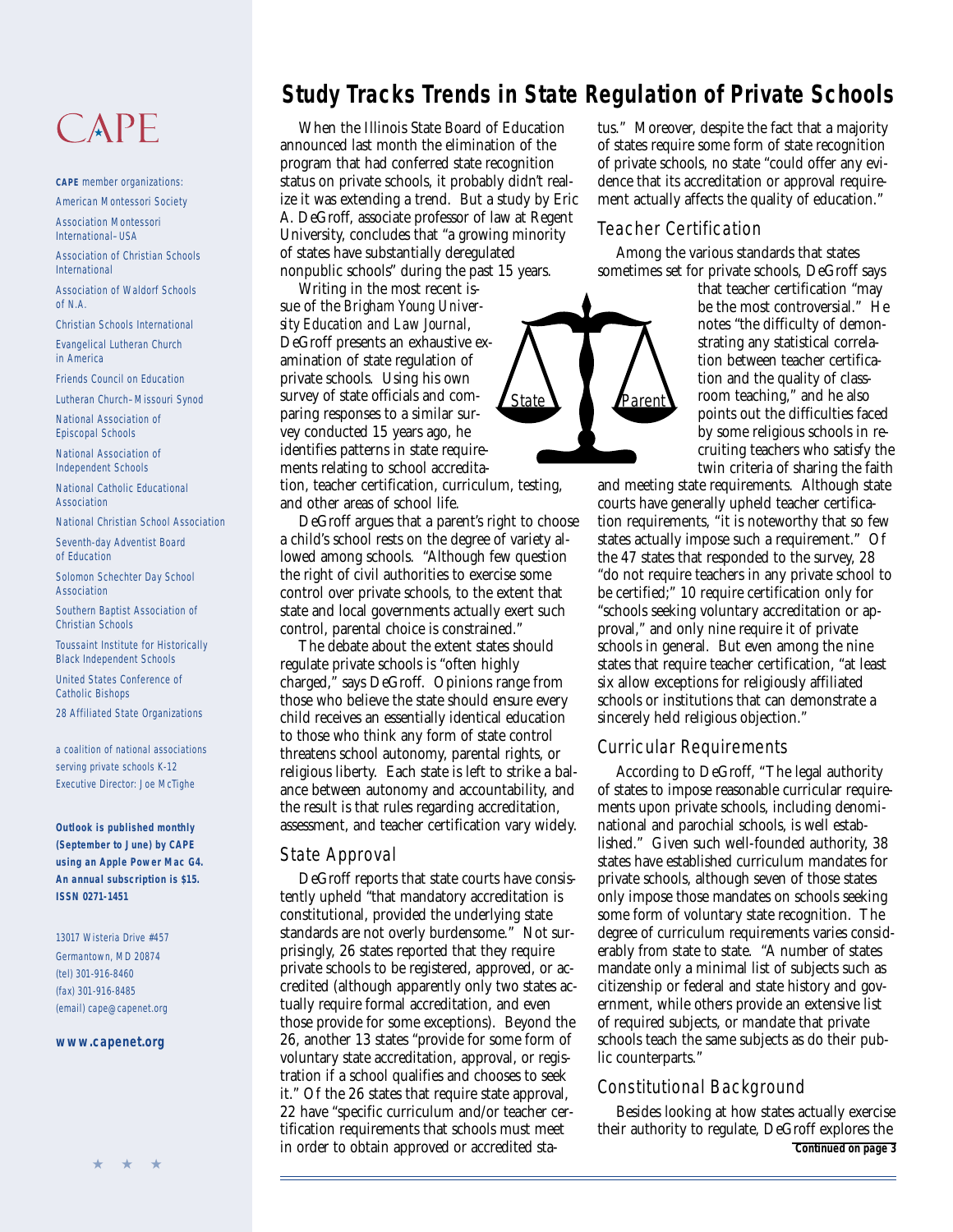### **Study Shows Long-Term Impact of Montessori Education**

Maria Montessori may have been a marvel of innovative pedagogy, but she didn't have at her disposal today's tools of educational research and statistical analysis. Those tools could have helped her determine, with some scientific certainty, the long-term effects of her instructional approach.

Enter AMI-USA (the American branch office of the Association Montessori

Internationale), which recently teamed up with officials of the Milwaukee Public Schools (MPS) to sponsor a study documenting some of the effects of Montessori education. The sponsoring agencies engaged the services of the National Center on Educational Restructuring and Inclusion at The Graduate Center of The City University of New York to conduct the research.

The study examined the performance of two groups of graduates from Milwaukee's public high schools: those who had attended Montessori programs through 5<sup>th</sup> grade and those who had not. To control for outside variables that might affect student performance, the two groups were "carefully matched by gender, race/ethnicity, and socio-economic status." Students were also controlled for the high school they had attended—an important variable since "records revealed that more than half of the Montessori sample had attended the four most highly rated and selective high schools in the MPS system."

Researchers employed three measures of stu-

#### **Continued from page 2**

constitutional issues and court decisions that undergird state action. After thoroughly reviewing cases dealing with the Fourteenth Amendment and the Establishment and Free Exercise Clauses of the First Amendment, DeGroff concludes, "Although private schools clearly have a right to exist, and parents are guaranteed the liberty to choose nonpublic schooling for their children, the courts have consistently affirmed the right of states to regulate nonpublic schools." The regulations, however, must be reasonable and cannot be so burdensome as to effectively eliminate parental choice in education.

#### Developments in State Regulations

Because his recent survey of state officials closely mirrored a national survey conducted by the State of Florida in 1986, DeGroff was able to compare responses and identify trends

dent performance: high school grade point averages, ACT scores (composite and subscale), and results from the Wisconsin Knowledge and Concepts Examination (WKCE), a state variant of the national Terra Nova tests. Scores from the latter two measures were sorted into two categories: math/science and English/social studies.

Compared to that of the control group, the performance of Montessori students was not sig-

nificantly different in the En-

glish/social studies category. But in the math/science category, the Montessori students "significantly outperformed the peer control group." As the report put it, "In essence, attending a Montessori program from the approximate ages of three to eleven predicts significantly higher mathematics and science

standardized test scores in high school."

One reason the math/science finding is educationally important is that it endured "five to seven years after the students had exited the Montessori programs and enrolled in traditional public schools." Usually, the effects of intervention programs "disappear a year or two after students return to regular schooling."

The authors concluded that the study "supports the hypothesis that Montessori education has a positive long-term impact" and "provides an affirmative answer to questions about whether Montessori students will be successful in traditional schools."

*To obtain a copy of the study, contact AMI-USA at montessori@amiusa.org.*

among the 44 states that had completed both surveys. He reports "a substantial amount of change over the fifteen-year period," but says the "direction of change is somewhat mixed." Twenty-two states reported "some type of change" in private school regulations since 1986, but only seven states "substantially altered their approach to regulation." Most of those seven states seemed to be "getting out of the business of overseeing nonpublic schools." In 1986, four states had no or minimal regulations placed on private schools. Since then, four or five more states have joined their ranks. "Thus, the number of states that either 'do not regulate or minimally regulate' private schools has at least doubled since 1986."

"State Regulation of Nonpublic Schools: Does the Tie Still Bind?" is available in the *Brigham Young University Education and Law Journal*, Volume 2003, Number 2, at [http://](http://www.law2.byu.edu/jel/v2003_2/DeGroff2.pdf) [www.law2.byu.edu/jel/v2003\\_2/DeGroff2.pdf.](http://www.law2.byu.edu/jel/v2003_2/DeGroff2.pdf)

## **SAT Scores Up**

★ ★ ★

Every August, educators and policy makers await the announcement by The College Board of average SAT scores for college-bound seniors. This year's release gave them reason to cheer. Significant gains were posted in both math and verbal scores, with each increasing three points since last year. Average math scores (519) were the highest they've been in 35 years, while verbal scores (507) were the highest in 16 years.

Of the record-breaking 1.4 million SAT takers in the class of 2003, 17 percent attended religious and independent schools. The private school share is significant since such schools only enroll 9 percent of the nation's 12<sup>th</sup> graders. What's more, the performance of private school students helped boost the national average (see chart). Combined scores (verbal and math) for public school students were 1020, while combined scores for religiously affiliated and independent schools were, respectively, 1065 and 1123.

Thirty-six percent of this year's SAT takers are minority students, an all-time high, and 38 percent are first-generation collegebound students.

Commenting on the scores and trends, College Board President Gaston Caperton offered this optimistic assessment: "Higher SAT scores, a record number of test-takers, and more diversity add up to a brighter picture for American education. While we certainly need to make more progress, the fact remains that we are clearly headed in the right direction."

#### **SAT Test Scores Class of 2003**

|                 | Verbal | Math |
|-----------------|--------|------|
| National        | 507    | 519  |
| Public          | 504    | 516  |
| Religious       | 535    | 530  |
| Independent 550 |        | 573  |